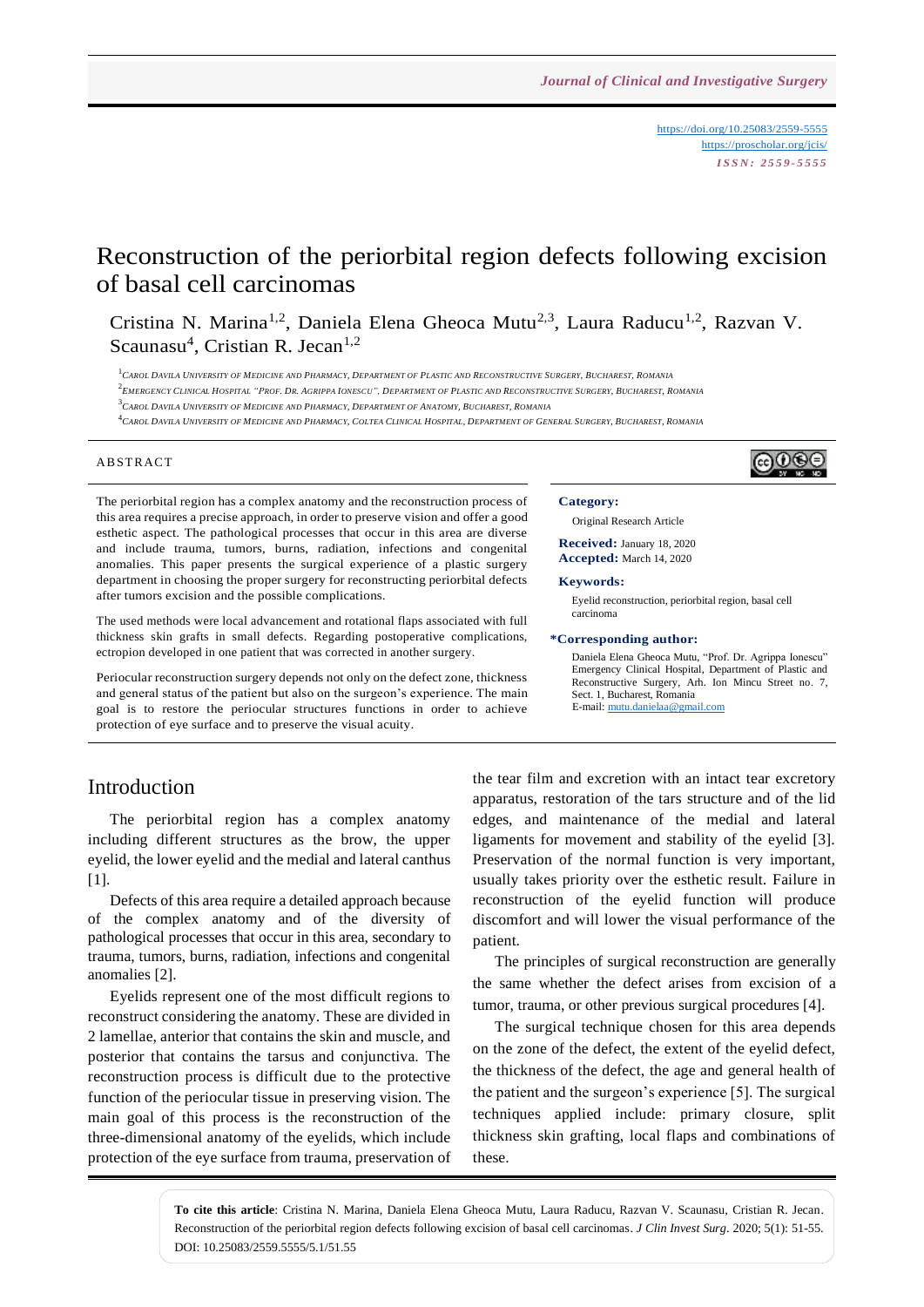The aim of this paper is to present our surgical experience in choosing the right surgical method for reconstructing periorbital defects and possible complications.

# Materials and methods

This paper presents a non-comparative retrospective case series study of seventeen patients treated in the Plastic Surgery Department of Emergency Clinical Hospital "Prof. Dr. Agrippa Ionescu" for periorbital defects. There have been approached different methods of reconstruction of periorbital area defects after excisions of basal cell carcinomas. The periorbital area included the brow, the upper and the lower eyelid, and the medial and lateral canthus.

The methods of reconstruction were chosen according to the zone of the defect, the dimension and the thickness of the defect, recurrences, and the age and general health of the patient.

# Results

All the reconstructed defects were after excision of tumors, especially basal cell carcinomas: primary or recurrent.

Analysis of the reconstructive methods in our patients show that in medial canthus defects there was no possibility of primary suture and the only options remained full thickness skin grafts or local flaps. In two patients the defect was covered using a full thickness skin graft from the preauricular area. The esthetic and functional result was very good after 6 months with no sign of recurrence (Figure 1).



**Figure 1.** (A) Medial canthus defect covered with a full thickness skin graft. (B) Postoperative aspect at 10 days

In another two cases, due to the size and the depth of the defect was used as reconstruction method the paramedian forehead flap and in one case an advancement flap from the glabellar area associated with a nasolabial flap (Figures 2 and 3). The paramedian forehead flap was not an option in this case because the patient had an invasion of a basal cell carcinoma in the flap pedicle.



Figure 2. (A) Defect of the medial canthus. (B) Reconstruction of the medial canthus using a paramedian forehead flap- 2 weeks postoperatively



**Figure 3.** (A) Basal cell carcinoma of the medial canthus with invasion in the paramedian forehead flap pedicle. (B) medial canthus defect. (C) Reconstruction using an advancement flap from the glabellar area and a nasolabial flap

Considering the lower eyelid, we had six cases, one with a small and superficial defect of the anterior lamella where the primary suture was possible and a second patient with a superficial defect involving 50% of the anterior lamella that was reconstructed using a cutaneous advancement flap. The third patient had a defect of the anterior lamella that involve 70% of the lower eyelid. This was reconstructed using a transposition flap from the upper eyebrow (Fricke flap), with a good esthetic and functional result (Figure 4).



**Figure 4.** Reconstruction of the anterior lamella of the lower eyelid using a Fricke flap

The fourth patient had a 60 % full thickness defect of the lower eyelid including the lateral canthus. The lateral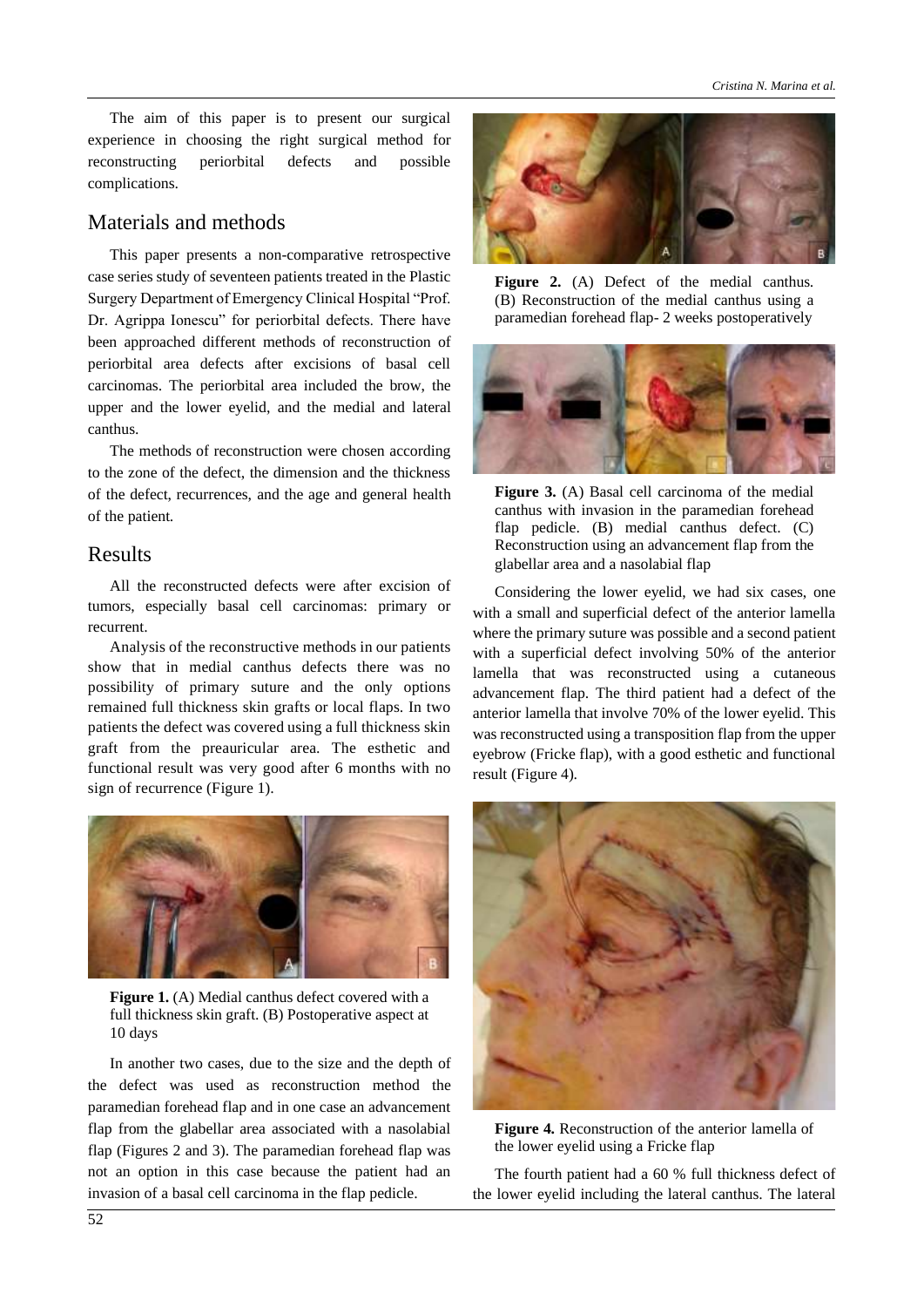canthus was reconstructed using a periosteal flap and for the lower eyelid defect was used a tarsal graft form the contralateral upper eyelid. Postoperative results were good with no functional deficit. The fifth patient had a full thickness defect of the lower eyelid involving approximatively 70%. This was reconstructed using a periosteal strip elevated from the orbital rim and reflected medially, followed by a Tenzel flap.

The sixth patient had an invasive basal cell carcinoma of the lower lid that lead to a total full thickness defect where reconstruction of the tarsus and conjunctiva was realized using a composite cartilage graft from the nose septum that was covered with a Mustarde cheek rotation flap (Figure 5).



**Figure 5.** Lower eyelid full thickness defect of the lower eyelid and reconstruction using a with nasal septum graft and a Mustarde cheek rotation flap

Considering the upper eyelid, we had two patients with 50% full thickness defects. In one patient reconstruction was made using a two-stage surgery with a Cuttler-Beard flap from the lower eyelid. The main disadvantage of this flap was, in our patient perspective, the impossibility of opening the eye for a three-week period (Figure 6). In the other patient the reconstruction of the upper eyelid was realized using a periosteal flap from the superior border of the orbit. Postoperative aspect was good with no other complications.

There were also 2 cases with involvement of the lateral cantus. One with superficial defect and reconstruction using a rotation skin flap and another patient with a deeper defect that required also reconstruction of the lateral part of the lower eyelid tarsus. In this case the lateral canthus was reconstructed using a periosteal flap from the lower part of the orbit that was covered using a rotational flap from the temporal region.

We had also two cases with defects involving the upper brow that were covered using local flaps.



**Figure 6.** (A) Defect of the upper eyelid after excision of a basal cell carcinoma. (B) reconstruction of anterior and posterior lamella of the upper eyelid using a Cutler Beard flap. (C) Section of the Cutler Beard flap after 3 weeks

Regarding postoperative complications, ectropion occurred in two patients with lower eyelid defects, the complication being corrected in the patient with the Mustarde flap in another surgery by medial suspension.

There are also situations when the tumor realizes an invasion into the eyeball or the adjacent structures (muscles, nerves) and the only option remains exenteration and covering of the orbit using a local flap or a skin graft. We had one case of an 85-year-old woman that was admitted with an ulcerated basal cell carcinoma of the left medial canthus with invasion in the upper and lower eyelid and nasal root. CT-scan showed that the tumor invaded also the medial rectus muscle of the orbit. Oncological consultation didn't recommend any other systemic treatment or radiotherapy, the only suggestion being surgery with orbital exenteration. The tumor was excised with 1 cm oncological margins that included the exenteration of the orbit and defect coverage using a median forehead flap and local skin flaps. The patient is discharged with a good outcome having no recurrence at six months' follow-up (Figure 7).



**Figure 7.** Orbital exenteration and defect coverage with a median forehead flap and local skin flaps.

### **Discussions**

Reconstruction of the periocular defect requires a good understanding of the orbital and eyelid anatomy in order to have better results and avoid complications. Ophthalmologic consultation is always necessary before the surgery, being an important step in planning the steps of reconstruction [2]. Identifying the pedicles and local vascularization of the local flaps is also important, and can be realized by using a thermographic camera, that shows the cutaneous blood flow [6]. During surgery is very important to keep foreign bodies off the ocular surface, to protect the eye from light and to prevent the cornea from drying by using ointments, these being the small steps that avoid most of the postoperative complications. Surgery can be realized through local anesthesia, when the defects are small and superficial or general anesthesia when defects are large and involve extensive flaps [7]. In our study, we used local anesthesia in patients with superficial defects of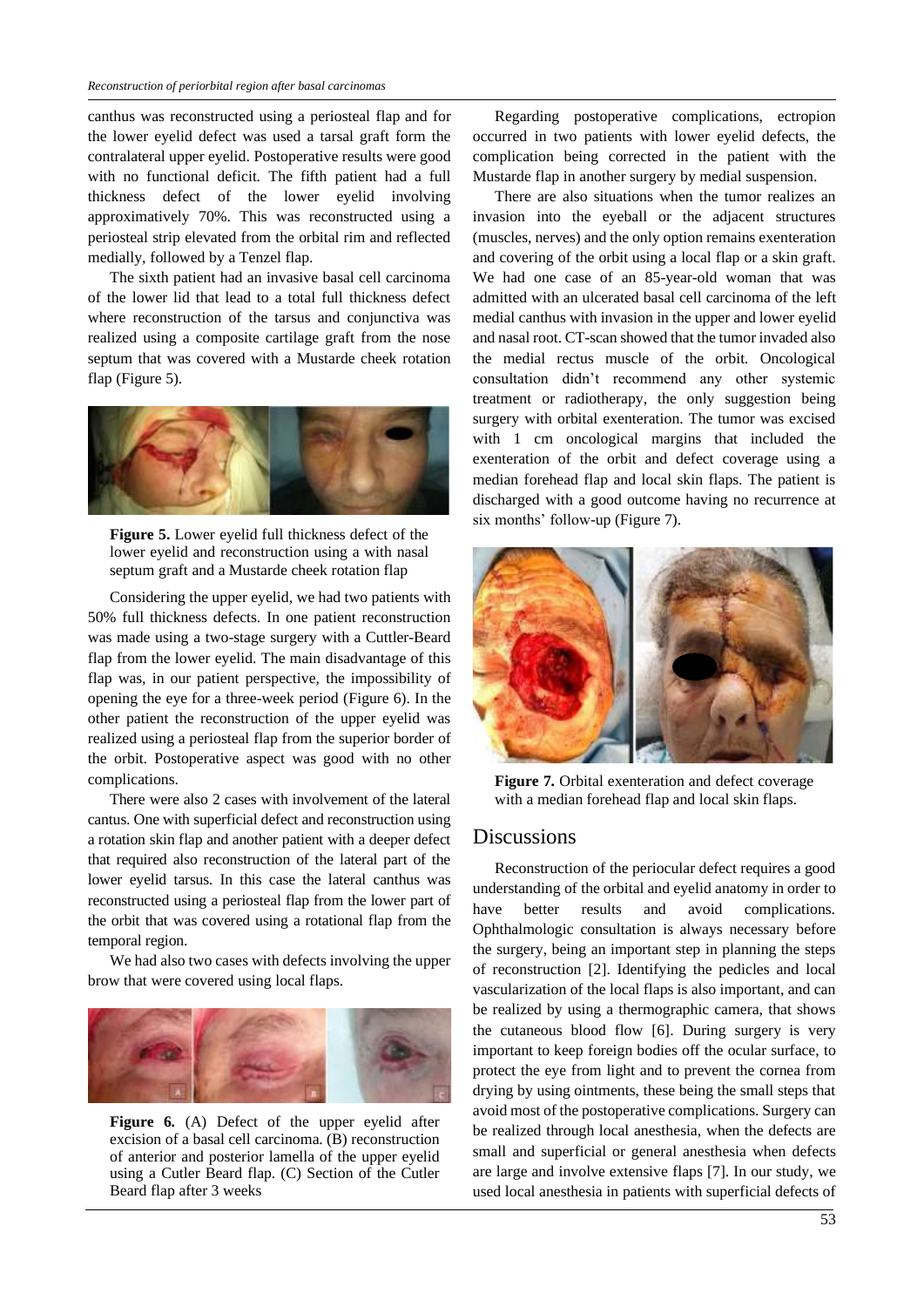the periocular area where skin grafts of small local flaps were used.

Regarding anatomy, the upper and lower eyelids are similar in structure, with an anterior layer (lamella) formed of skin and muscle and a posterior lamella consisting of conjunctiva, tarsal plate, and eyelid retractors which gives stability [8]. Reconstruction of these structures should be realized with appropriate substitutes in order to provide support and good integration.

Reconstruction of the anterior lamella defect is usually realized using local flaps because these provide a good cover having a minimum contraction and scar depression with a good cosmetic result. Full thickness skin graft can be an option especially in situations where ectropion is encountered and additional tissue could relax the traction [9]. Defect of the posterior lamella are usually present in full thickness defects of the eyelid.

Considering these defects there is an algorithm that helps in choosing the right option of treatment. If the defect is less than 30%, primary closure is used associated with canthotomy if necessary. If the defect is between 30% to 50% of the eyelid, a Tenzel semicircular flap could be an option or a sliding tarsoconjuctival flap covered by a skin graft [7]. The Tenzel flap is a semicircular flap used in reconstruction of the lower or upper eyelid that consist of skin and muscle being advanced and rotated from the lateral canthus [3].

At this level the lateral canthal tendon is section in order to provide more mobility. If the eyelid defects are more than 50% a sliding tarsoconjuctival flaps from the opposite eyelid is realized, Hughes flap for reconstructing the lower eyelid or Cutler Beard flap for reconstructing the upper eyelid [7]. Our patient considered that the main disadvantage of this type of flap is the impossibility of eye opening during three weeks between the first surgery and the sectioning of the flap. If the defect involves more than 75% of the eyelid the reconstruction becomes more difficult, as was also the case of one of our patients, being necessary a reconstruction of the tarsus and conjunctiva with a composite graft, harvest form the ear or nasal septum [10]. This graft is usually covered using a cheek advancement flap that is anchored to the bone in order to avoid further ectropion.

Reconstruction of the medial canthus represents a challenge when the defect is close to the lacrimal system. This should be protected using a silicone tube [11]. Covering of the defects in this area can be realized using local advancement flaps or median forehead flap, that provide good vascularization and integration [12]. Full thickness skin grafts are usually used in small defects with good esthetic results.

Lateral canthus can be reconstructed using local advancement and rotation flaps. It is very important to check the lateral canthal tendon, if is present but lax a canthopexy is realized, if is disrupted, reconstruction using canthoplasty is performed [7].

Regarding the eyebrows, reconstruction is usually realized using local flaps, in order to not disrupt the growing of the hair. In very rare situations, when local flap are not available, full thickness skin grafts are used, but these provide a poor esthetic result [2].

Complications develop usually in reconstruction after large defects and consist in corneal abrasion, lid malposition with ectropion or entropion or trichiasis [7, 9]. All of these can be avoided with a good surgical plan and with respecting the principles of periocular reconstruction.

# **Conclusions**

Periocular reconstruction represents a challenging procedure for every plastic surgeon, requiring special attention to restore eyelid function and also to provide a good cosmetic appearance.

Even if is important to respect the algorithm of reconstruction, the surgeon should choose the optimal technique for the patient in order to avoid complications and achieve the best result.

### References

- 1. Mark A. Codner, Clinton D. McCord Jr*.* Eyelid and Periorbital Surgery. Second Edition. *MD CRC Press*, 22 Jun. 2016.
- 2. Yüce S, Demir Z, Selçuk CT, Çelebioğlu S. Reconstruction of periorbital region defects: A retrospective study. *Annals of Maxillofacial Surgery*. 2014;4(1):45-50. doi:10.4103/2231-0746.133077.
- 3. Sharma V, Benger R, Martin PA. Techniques of periocular reconstruction. *Indian J Ophthalmol*. 2006;54(3):149–158. doi:10.4103/0301-4738.27064
- 4. Papel, Ira D. Reconstructive Surgery of the Face and Neck in Facial Plastic and Reconstructive Surgery.  $3^{ra}$ *edition.* 2019.DOI: 10.1055/b-0034-73280
- 5. Brian Leatherbarrow. Oculoplastic surgery. 3rd Edition. Thieme 2019.
- 6. Răducu L, Cozma CN, Stroica L, Neagu TP, Jecan CR. Pre and Postoperative Evaluation of Cutaneous Facial Flaps Using Infrared Thermographic Camera. *Modern Medicine*. 2016;4(23):297-300.
- 7. Segal KL, Nelson CC. Periocular Reconstruction. *Facial Plast Surg Clin North Am*. 2019;27(1):105-118. doi: 10.1016/j.fsc.2018.08.011
- 8. Hintschich C. Periocular Plastic Surgery. *Deutsches Arzteblatt International*. 2010;107(9):141-146. doi: 10.3238/arztebl.2010.0141.
- 9. Hayano SM, Whipple KM, Korn BS, Kikkawa DO. Principles of Periocular Reconstruction following Excision of Cutaneous Malignancy*. J Skin Cancer*. 2012;2012:438502. doi:10.1155/2012/438502